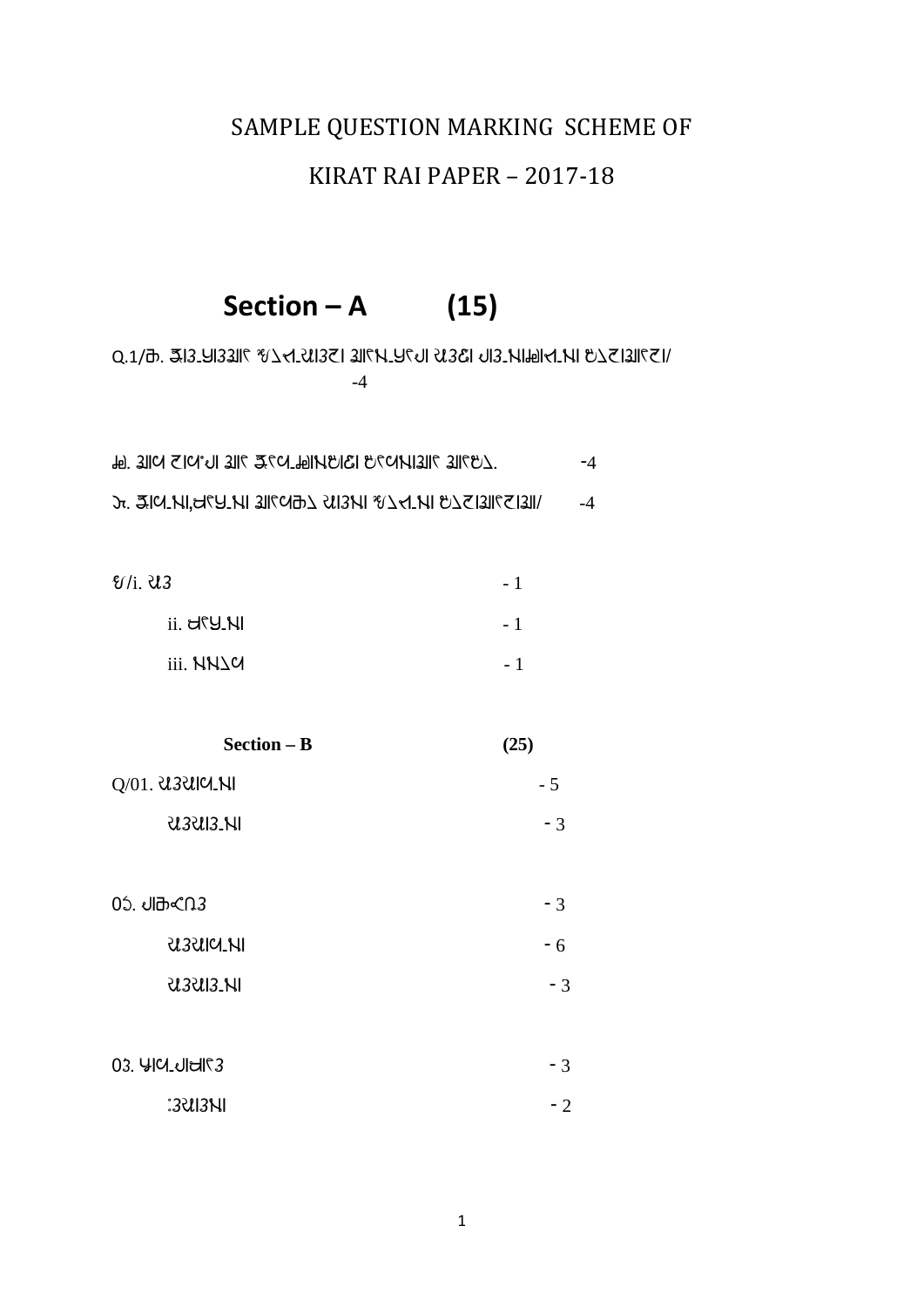#### $Section - C$  (15)

 $Q/01$ . CHOZWE WISH USAR USE WIR WISH WISH WISH  $\mu$  and  $\mu$  and  $\mu$  of  $Q$ 

```
02. 3325ଧାଆ21 abela abit chorator 57 < 41ଆ67 81 mpc7 , 91957; 11919111101010101010- 2
```
 $03.$  NQ  $U(1)$   $U(2)$   $U(3)$   $U(4)$   $U(5)$   $U(7)$   $U(8)$   $U(7)$   $U(8)$   $U(9)$   $U(1)$   $U(1)$   $U(1)$   $U(1)$   $U(1)$   $U(1)$   $U(1)$   $U(1)$   $U(1)$   $U(1)$   $U(1)$   $U(1)$   $U(1)$   $U(1)$   $U(1)$   $U(1)$   $U(1)$   $U(1)$   $U(1)$   $U(1)$   $U$ 

 $04/$ i.  $\text{Cl}$ i. $\text{Cl}$ ,  $\text{Cl}$  $\mathcal{L}$  $\text{Cl}$ / $\text{Cl}$ 

| !! ` וו <del>י (</del> 4)      | - 1                        |      |
|--------------------------------|----------------------------|------|
| iii. HollCL (AD 311) CHAIL III |                            | - 1  |
| iv. 리어.NI                      |                            | $-1$ |
| v. 3l3_क्र  मा⊲( 3/            | - 1                        |      |
| vi/ਰੋ.  て∆ਖੀ ਖੀ                |                            | $-1$ |
|                                | <u><b>⊮</b> ભ3ାભUS U ભ</u> | - 1  |
|                                | Jr. KIRII NY               | - 1  |
|                                |                            | - 1  |

| <b>Section – D</b>                                                         | (25) |  |
|----------------------------------------------------------------------------|------|--|
| O\1(₽) ≤IA`AI3II 3I9\$α 97 <i^ii q\l^i<="" td=""><td></td><td></td></i^ii> |      |  |
| <b>(HEILLE 715-1212) SIMULLE IEIH 2020 JUNIO (HE)</b>                      |      |  |

 $(\pi)$  j is used to the treater than  $\frac{1}{2}$  in the  $\frac{1}{2}$  code to  $\frac{1}{2}$ 

 $(3)$  and  $2$  and  $4$  and  $4$  and  $2$  and  $2$  and  $2$  and  $3$  is and  $3$  is and  $3$  is and  $3$  is and  $3$  is and  $3$  is and  $3$  is and  $3$  is and  $3$  is and  $3$  is and  $3$  is and  $3$  is and  $3$  is and  $3$  is and  $3$  is an - 2

2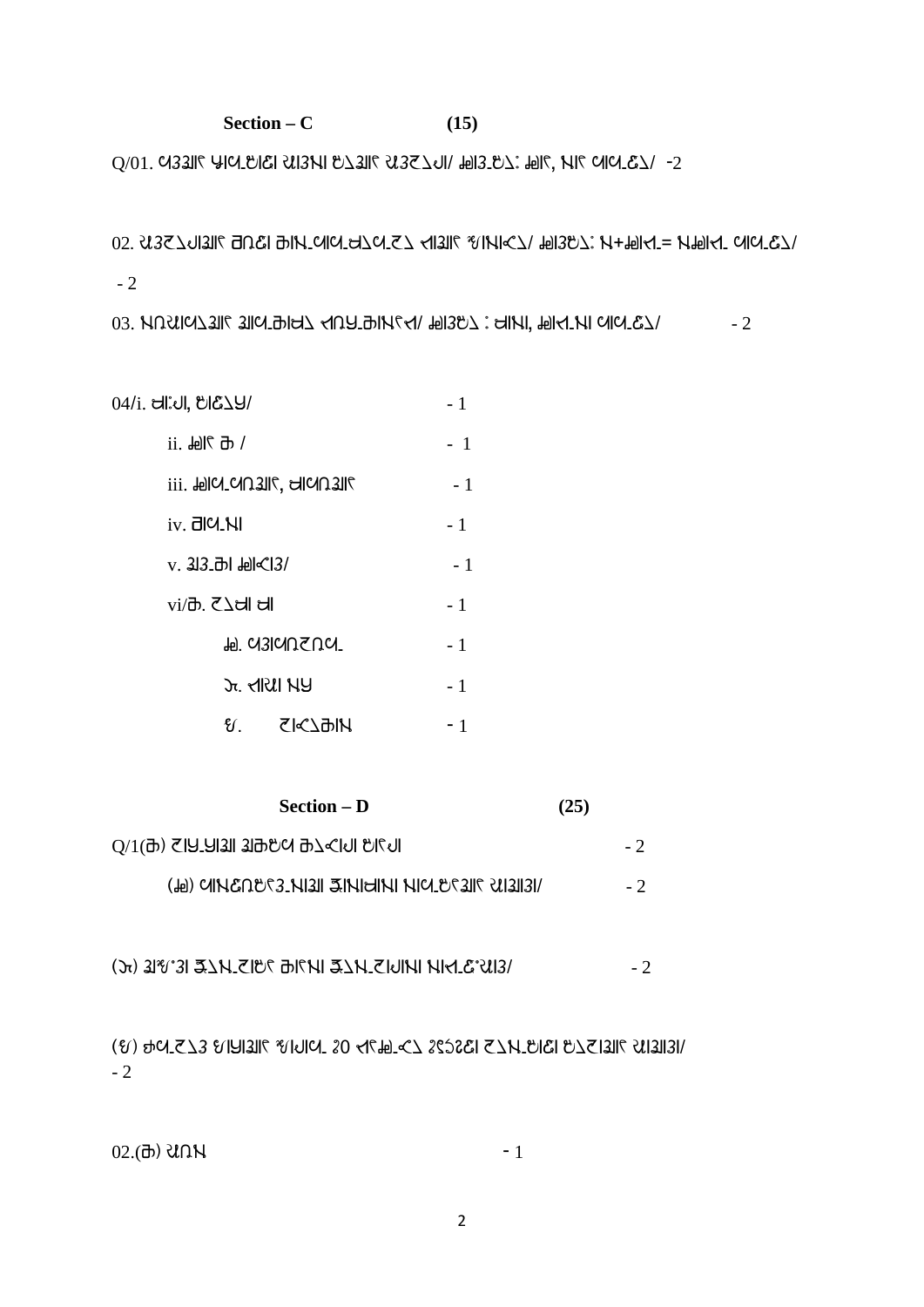| (F) A7MI <i< th=""><th></th></i<> |  |
|-----------------------------------|--|
|                                   |  |

- $(\pi)$  cin 30
- $(8)$  3.13 $31$   $21$   $30$   $1$   $1$   $1$
- $(3)$  3.13311 3.101  $\cdot$  1

| $03/$ (a) $33.$ al $33.$ al $19.$ alal/                                                  | $-2$ |
|------------------------------------------------------------------------------------------|------|
| (刊) 뫼ኤ(円)                                                                                | $-2$ |
| $\mathcal{L}(\mathcal{L})$ and $\mathcal{L}(\mathcal{L})$ and $\mathcal{L}(\mathcal{L})$ | $-2$ |
| $\angle$ B_P $\%$ ISIG $\%$                                                              | - 2  |

| 04/ (ፁ) ፁ¢. Әג. <1317                                     | - 1  |
|-----------------------------------------------------------|------|
| (F) A7 <i>H</i> I <i< td=""><td><math>-1</math></td></i<> | $-1$ |
| $J$ $J_{\rm 2}$ $J_{\rm 2}$                               | $-1$ |
| (ፁ) ፁ¢. Ә7" <(1317                                        | - 1  |

# END